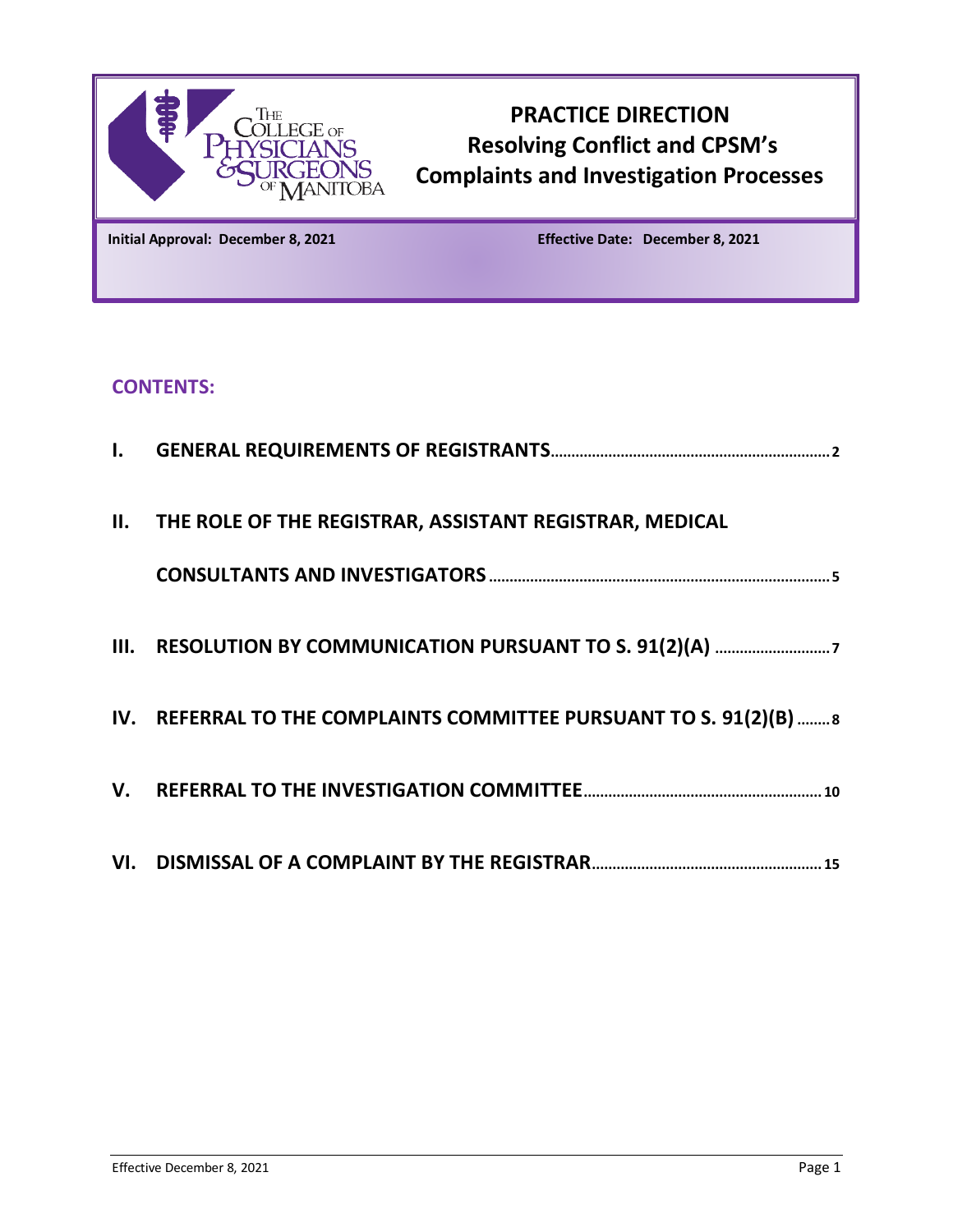#### <span id="page-1-0"></span>**I. GENERAL REQUIREMENTS OF REGISTRANTS**

#### **1. Resolving Conflicts**

- 1.1. CPSM considers addressing conflict as an essential aspect of communication and good medical practice. Registrants have a professional responsibility to facilitate effective communication despite difficulties, including with their colleagues, other health care providers and their patients and patients' family members. This includes addressing conflicts with any person in a professional and respectful manner.
- 1.2. The ethical obligations that are particularly relevant to addressing conflict with colleagues, other health care providers and the public in the Code of Ethics include:<sup>1</sup>, <sup>2</sup>

*31. Treat your colleagues with dignity and as persons worthy of respect. Colleagues include all learners, health care partners, and members of the health care team.*

*32. Engage in respectful communications in all media.* 

*33. Take responsibility for promoting civility, and confronting incivility, within and beyond the profession. Avoid impugning the reputation of colleagues for personal motives; however, report to the appropriate authority any unprofessional conduct by colleagues.* 

*34. Assume responsibility for your personal actions and behaviours and espouse behaviours that contribute to a positive training and practice culture*

1.3. The ethical obligations that are particularly relevant to addressing conflicts in the context of registrants' relationships with their patients in the *Code of Ethics* include: 3, 4

> *2. Having accepted professional responsibility for the patient, continue to provide services until these services are no longer required or wanted, or until another suitable physician has assumed responsibility for the patient, or until after the patient*

<sup>1</sup> [CPSM's Code of Ethics](http://cpsm.mb.ca/laws-and-policies/code-of-ethics)

<sup>&</sup>lt;sup>2</sup> See also CPSM's [Standard of Practice on the Duty to Report](https://cpsm.mb.ca/assets/Standards%20of%20Practice/Standard%20of%20Practice%20Duty%20to%20Report%20Self%20Colleagues%20or%20Patient%20Complete.pdf)

<sup>&</sup>lt;sup>3</sup> CPSM's [Code of Ethics and Professionalism](http://cpsm.mb.ca/laws-and-policies/code-of-ethics)

<sup>4</sup> See CPSM's [Practice Management Standard of Practice](https://cpsm.mb.ca/assets/Standards%20of%20Practice/Standard%20of%20Practice%20Practice%20Management.pdf)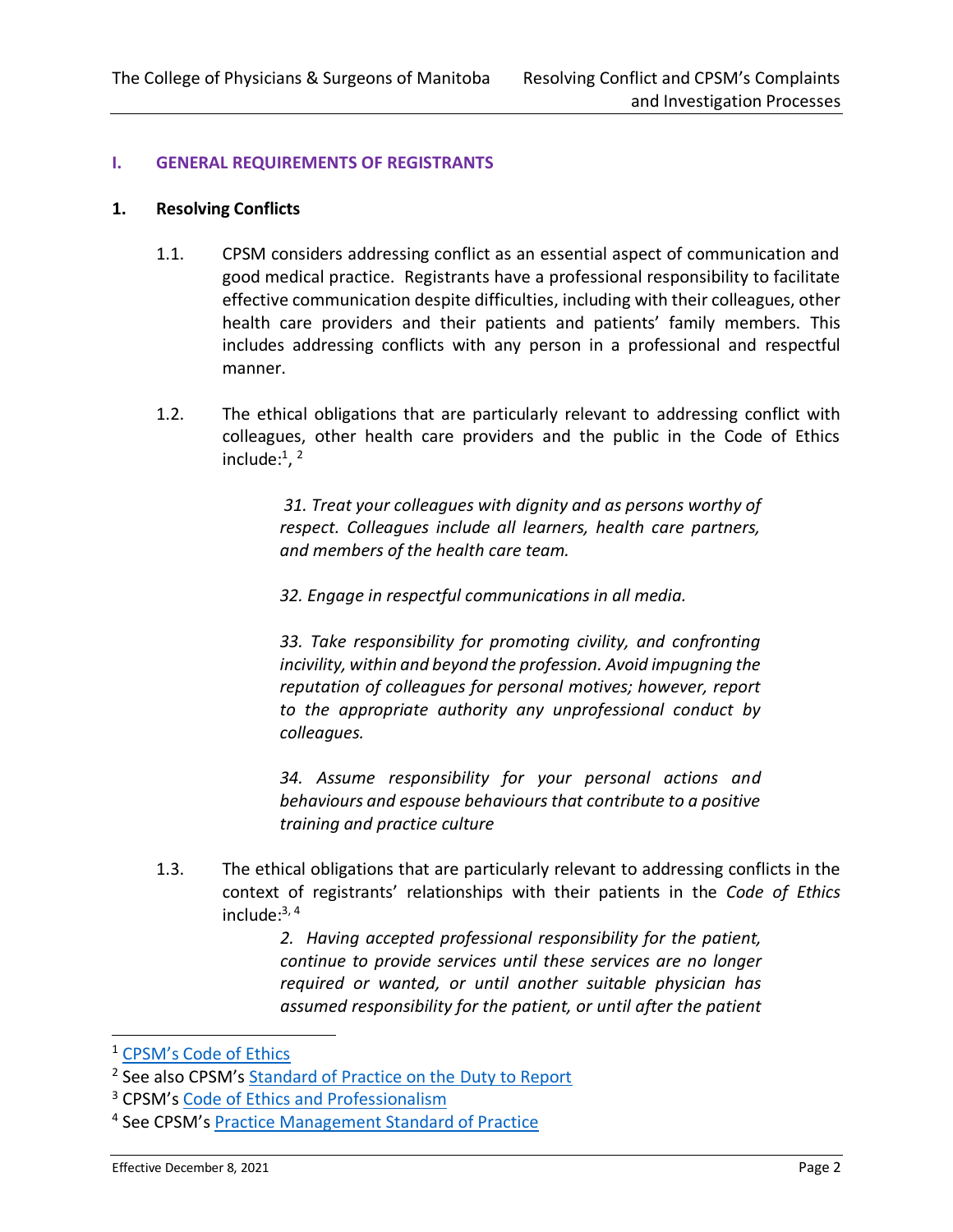*has been given reasonable notice that you intend to terminate the relationship*

*….*

*5. Communicate information accurately and honestly with the patient in a manner that the patient understands and can apply, and confirm the patient's understanding.*

- 1.4. At all times, registrants must be candid in their communications with patients, acknowledge where errors occurred and take appropriate actions to address any related potential harm.<sup>5</sup> It is important for registrants to recognize that their words and actions can have unintended impact. Registrants are expected to consider this when communicating with their patients.
- 1.5. When disagreement arises with a patient or a patient expresses discontent with the care provided by or the conduct of a registrant, the registrant should make a meaningful effort to resolve the issue with the patient before matters escalate.
- 1.6. In the context of a complaint:
	- 1.6.1. Generally, registrants are expected to continue to provide care to a patient who submits a complaint, unless it is clear from the circumstances<sup>6</sup> that it would no longer be appropriate, or the patient declines to continue the relationship.
	- 1.6.2. CPSM acknowledges that some complaints will result in a breakdown of the registrant-patient relationship. In all situations persons who complain to CPSM must be treated respectfully by registrants and not made subject, by any act or omission of a registrant, to any form of punishment, reprisal or retribution.
	- 1.6.3. Registrants are prohibited from obstructing the making of a complaint by any person to the CPSM, including by threat or offering consideration.

## **2. Participation in CPSM Complaint and Investigation Processes**

2.1. When conflicts or concerns are reported to CPSM, whether through a complaint from the patient or otherwise, registrants are expected to actively engage in good faith to resolve the matter both through informal resolution and/or more formal processes.

<sup>&</sup>lt;sup>5</sup> See s. 9 of CPSM's **[Good Medical Care Standard of Practice](https://cpsm.mb.ca/assets/Standards%20of%20Practice/Standard%20of%20Practice%20Duty%20to%20Report%20Self%20Colleagues%20or%20Patient%20Complete.pdf)** 

<sup>&</sup>lt;sup>6</sup> Examples include complaints involving boundary violations or inappropriate conduct on the part of the registrant.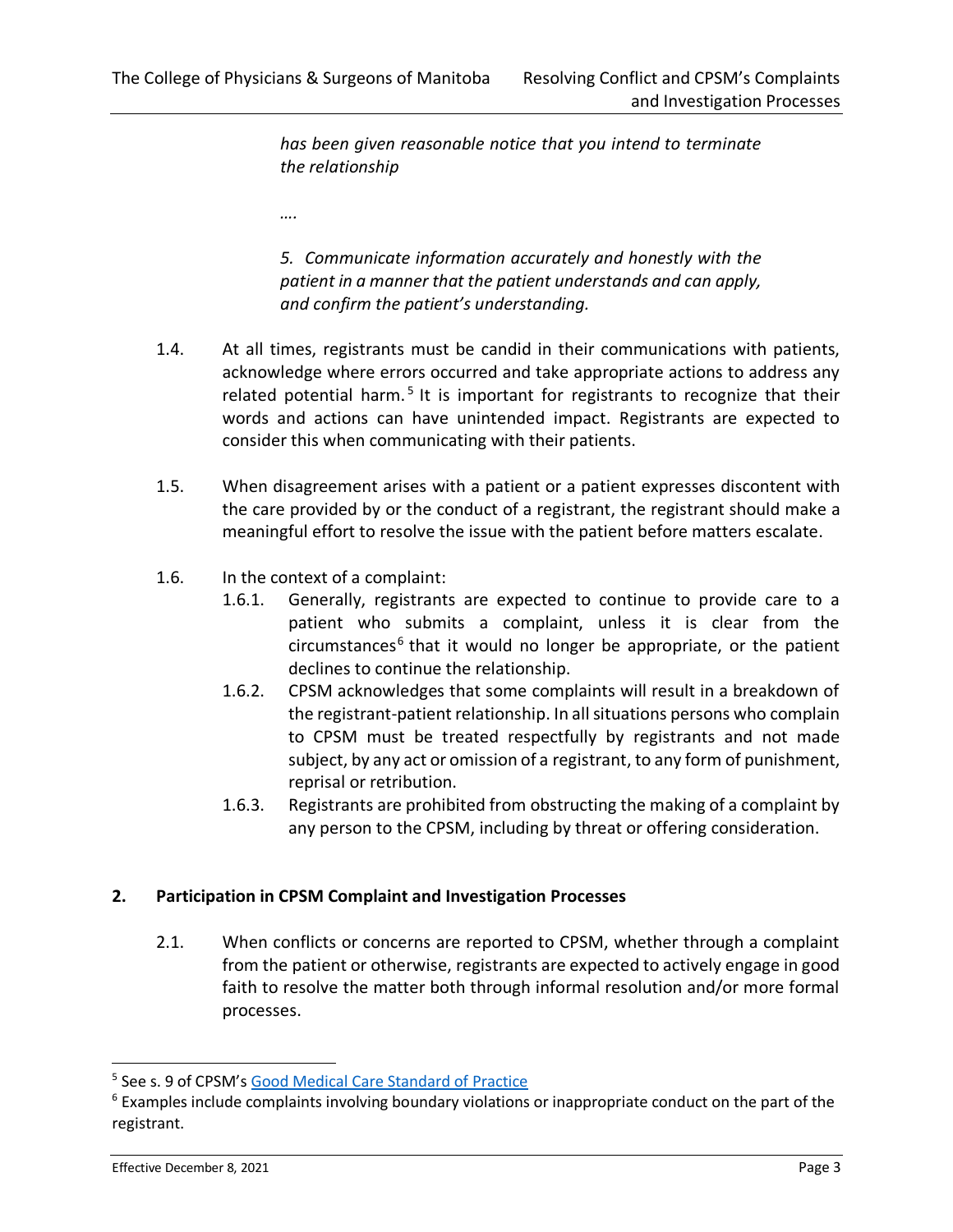#### Duty to Cooperate and Statutory Obligations to Respond:

- 2.2. Registrants have professional, ethical, and statutory responsibilities relating to their participation in CPSM's complaints and investigations processes. The duty to cooperate owed by registrants includes the requirement that they:
	- 2.2.1. act responsibly and make good faith efforts to cooperate with CPSM in relation to its supervisory and investigatory functions,
	- 2.2.2. provide full, frank, and truthful information that is responsive to the issues raised,
	- 2.2.3. not impede any review of their conduct, including a complaint or investigation, and
	- 2.2.4. must be honest, open, and helpful to CPSM in fulfilling its regulatory functions.<sup>7</sup>
- 2.3. Withholding information, failing to meet deadlines without a reasonable explanation and providing false or misleading information are examples of a failure to cooperate in CPSM's regulatory functions. Such conduct can lead to findings of professional misconduct against a registrant.
- 2.4. Registrants are required to respond to the Assistant Registrar and Medical Consultants of CPSM in accordance with Part I of the Affairs of the College Bylaw. It provides at sections 103-105: 8

*103. When the Registrar, an Assistant Registrar or a Medical Consultant engaged by the College writes to a member with respect to any matter and requires a response, the member shall: a. respond in writing;*

> *b. when responding to correspondence related to a complaint or investigation, unless otherwise approved by the CPSM Medical Consultant, personally sign the response. In respect to all other correspondence, electronic signature of the member will suffice unless otherwise directed by the Registrar, Assistant Registrar or Medical Consultant.*

> *c. provide a response to the substance of the matter, and all particulars pertinent thereto; and*

> *d. respond within the length of time specified in the College correspondence.*

*104. When reminder correspondence is sent to a member from the Registrar, an Assistant Registrar or a Medical Consultant engaged* 

<sup>7</sup> See *Law Society of Ontario v. Daimon*, 2021 ONCA 255

<sup>&</sup>lt;sup>8</sup> [The Affairs of the College Bylaw](https://cpsm.mb.ca/assets/ByLaws/Affairs%20of%20the%20College%20Bylaw.pdf)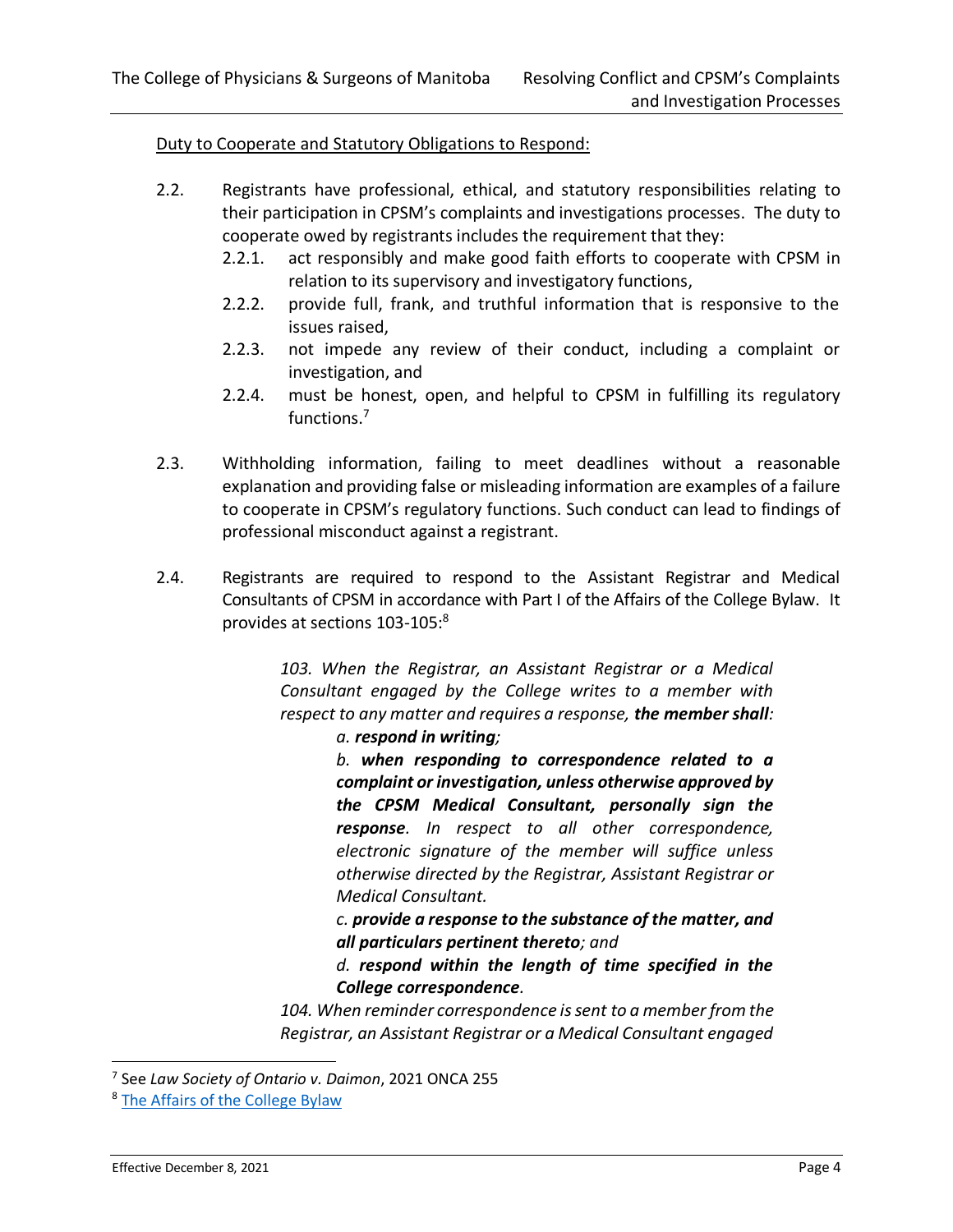*by the College and the member fails to respond in writing within 15 days from the date of the reminder correspondence, the member may be referred to the Investigation Committee.* 

*105. A member who, without a reasonable excuse, fails to comply with section 103 or 104 may be found guilty of professional misconduct.*

2.5. Registrants are also required to respond to Investigators pursuant to s. 99(1) of the RHPA.

## <span id="page-4-0"></span>**II. THE ROLE OF THE REGISTRAR, ASSISTANT REGISTRAR, MEDICAL CONSULTANTS AND INVESTIGATORS**

## **3. Registrar's Assessment of Action to be Taken Upon Receipt of a Complaint**

- 3.1. The Registrar is responsible for determining what resources and statutory powers of CPSM's Complaints and Investigations Department and its statutory committees are best suited to resolve a particular complaint or address a concern about a registrant's care or conduct. The assessment is based on what is in the public interest and is made in accordance with CPSM's policies and procedures.
- 3.2. Pursuant to s. 91(2) of the RHPA, within 30 days of receiving a complaint, and after collecting and reviewing any additional information that may be required to determine which action should be taken, the complainant will be notified as to which of the following actions have been or will be taken by the Registrar in respect to their complaint:
	- 3.2.1. encourage the complainant and the registrant to resolve the complaint through communication pursuant to s. 91(2)(a),
	- 3.2.2. refer the matter to the Complaints Committee or to the Investigation Committee pursuant to s.91(2)(b), or
	- 3.2.3. dismiss the complaint pursuant to s. 91(2)(c).
- 3.3. The Registrar may also treat information received about the conduct of a registrant or former registrant that may constitute conduct about which a finding could be made under s. 124(2) of the RHPA as a complaint and refer the matter to the Complaints Committee or the Investigation Committee pursuant to s. 91(2)(b). This practice direction applies to these matters which are for all relevant purposes treated as complaints, including where a patient or their legal/personal representative has not submitted a formal complaint to CPSM.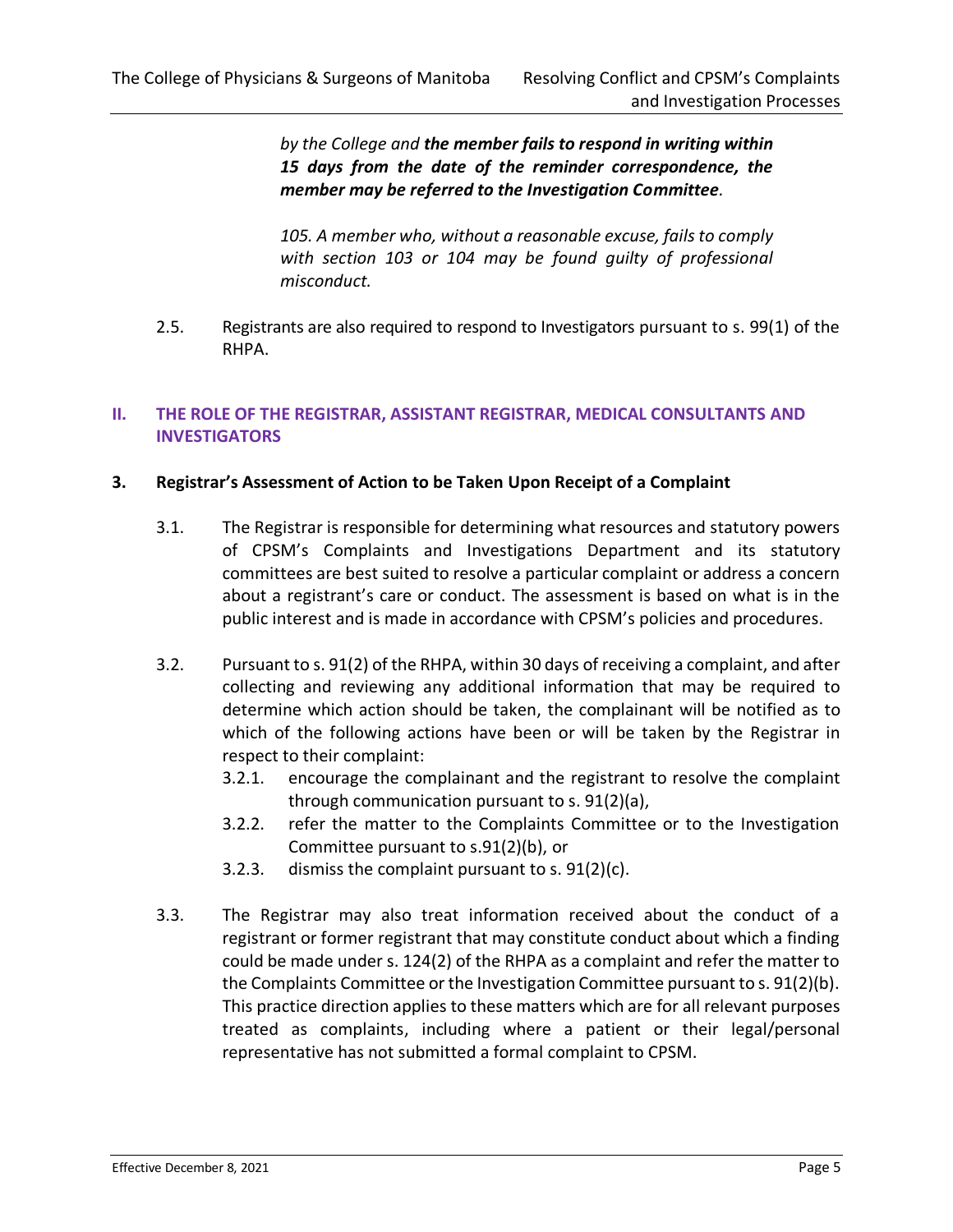#### **4. Assistant Registrar, Medical Consultants, and Investigators**

- 4.1. The Assistant Registrar, Complaints & Investigations ("Assistant Registrar"), is primarily responsible for ensuring that complaints are processed, and investigations are conducted in accordance with the Part 8 of RHPA and CPSM's policies and procedures.
- 4.2. Medical Consultants implement many of the provisions of Part 8 of the RHPA and this practice direction in relation to processing complaints.
- 4.3. Investigators appointed in accordance with s. 96 of the RHPA implement many of the provisions of Part 8 of the RHPA and this practice direction in relation to the conduct of investigations.

#### **5. Additional Procedures for Complaints about Regulated Associate Registrants**

#### Medical Learners and Physician Assistant Students:

- 5.1. Where a complaint is received respecting the care or conduct of a medical learner or physician assistant student, that complaint must be sent to:
	- 5.1.1. the medical learner or physician assistant student who is the subject of the complaint,
	- 5.1.2. where applicable, the attending staff physician responsible for directing or supervising the medical care provided by the medical learner or physician assistant student, and
	- 5.1.3. the appropriate Dean of either post graduate or undergraduate studies at the Max Rady College of Medicine, University of Manitoba.

#### Clinical Assistants and Physician Assistants:

- 5.2. Where a complaint is received respecting the care or conduct of a Clinical or Physician Assistant, that complaint must be sent to:
	- 5.2.1. the Primary Supervisor, and
	- 5.2.2. where applicable, the Responsible Supervising Physician.

#### **6. Additional Procedures for Complaints Involving Virtual Medicine**

6.1. Where CPSM receives a complaint respecting the care or conduct of a registrant practicing virtual medicine, CPSM will generally process the complaint irrespective of the jurisdiction where the patient is located.<sup>9,10</sup>

<sup>&</sup>lt;sup>9</sup> See CPSM's <u>[Virtual Medicine Standard of Practice](https://cpsm.mb.ca/assets/Standards%20of%20Practice/Standard%20of%20Practice%20Virtual%20Medicine.pdf)</u>

<sup>&</sup>lt;sup>10</sup> Note CPSO [and CPSM's Memorandum of Understanding respecting Transport Medicine Services](https://cpsm.mb.ca/assets/Standards%20of%20Practice/Standard%20of%20Practice%20Virtual%20Medicine.pdf), and CPSM's Memorandum of U[nderstanding with the Government of Nunavut](https://cpsm.mb.ca/assets/MOUs/MOU_CPSM%20-%20Gov%20of%20Nunavut%20Virtual%20Medicine.pdf)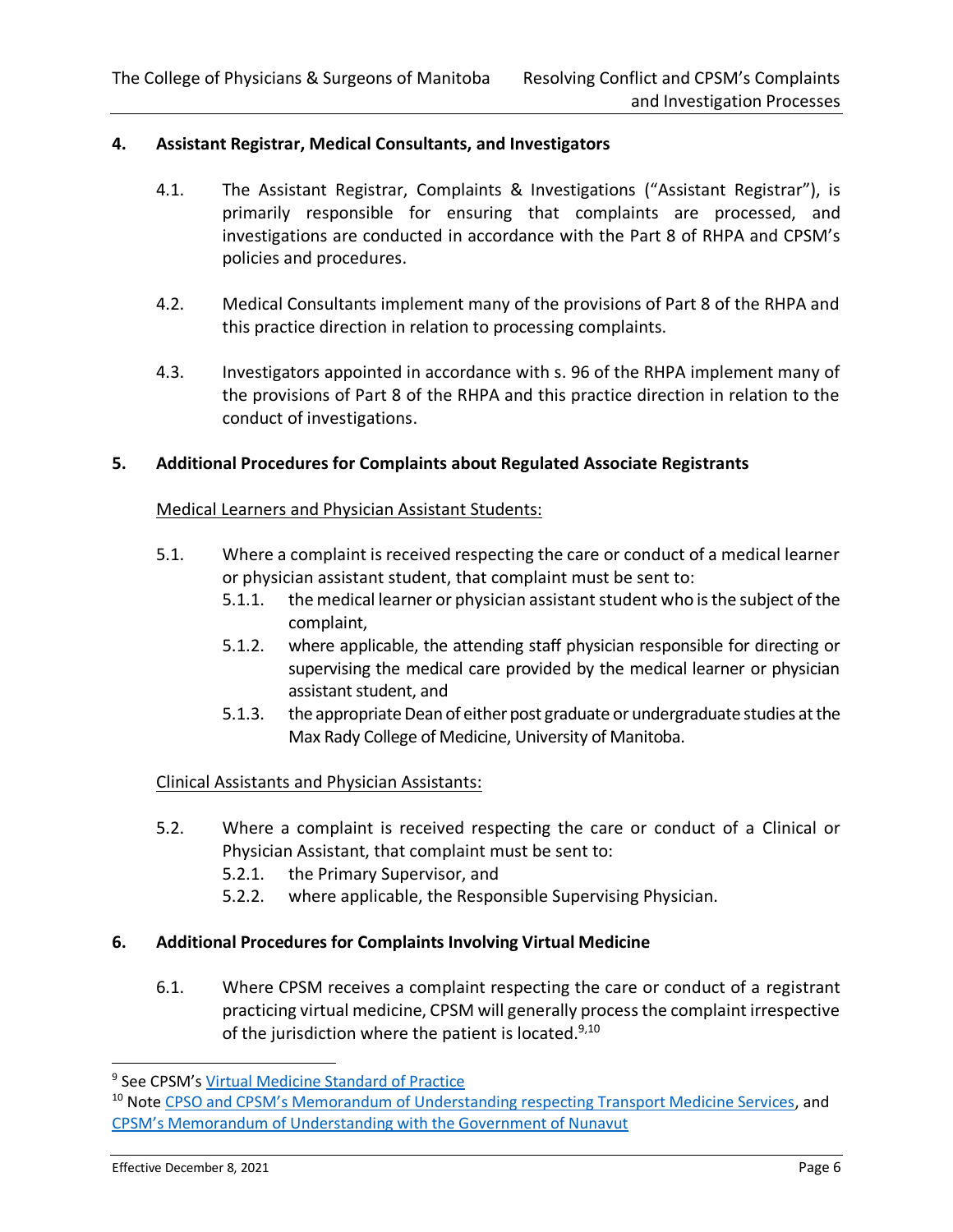- 6.2. Where CPSM receives a complaint from a patient located in Manitoba who was provided care by virtual medicine by a person located in another jurisdiction and who is not registered as a registrant, CPSM will:
	- seek to determine if the person who provided virtual care is registered in another jurisdiction as a health care professional, and
	- consider whether the care provided was permitted under the RHPA and/or CPSM's Virtual Medicine Standard of Practice.

Based on these factors, CPSM will then determine whether:

- the complainant should be encouraged to report to another regulator,
- the complaint should be forwarded to another regulatory authority,
- prosecution for the unlicensed practice of medicine should be pursued, and/or
- whether some other legal action should be taken that accords with CPSM's public interest mandate.

## <span id="page-6-0"></span>**III. RESOLUTION BY COMMUNICATION PURSUANT TO S. 91(2)(a)**

#### **7. Resolution by Communication**

7.1. The Registrar will direct that a complaint be processed by encouraging resolution of a complaint by communication pursuant to s. 91(2)(a) where the nature and extent of the concerns raised are such that communication is considered as appropriate to resolve the concerns and referral to neither the Complaints Committee nor the Investigation Committee is in the public interest.

## The process for resolution by communication pursuant s. 91(2)(1) of the RHPA:

- 7.2. Within 30 days of receiving a complaint, the complainant will be informed that the complaint has been received and that the Registrar has determined that the matter will be addressed by encouraging resolution by communication as facilitated by CPSM.If the complainant has not already provided a written consent to CPSM accessing their personal health information for the purposes of processing the complaint, they will be required to do so if CPSM requires the information to process the complaint.
- 7.3. Communication between the complainant and registrant will be facilitated by the Assistant Registrar or Medical Consultant assisting the parties in identifying and understanding the concerns and what is required of the registrant to address them with the goal of resolving the complaint. This will usually include:
	- 7.3.1. exchanging written communications with the registrant about the complaint and identifying the concerns that the registrant is expected to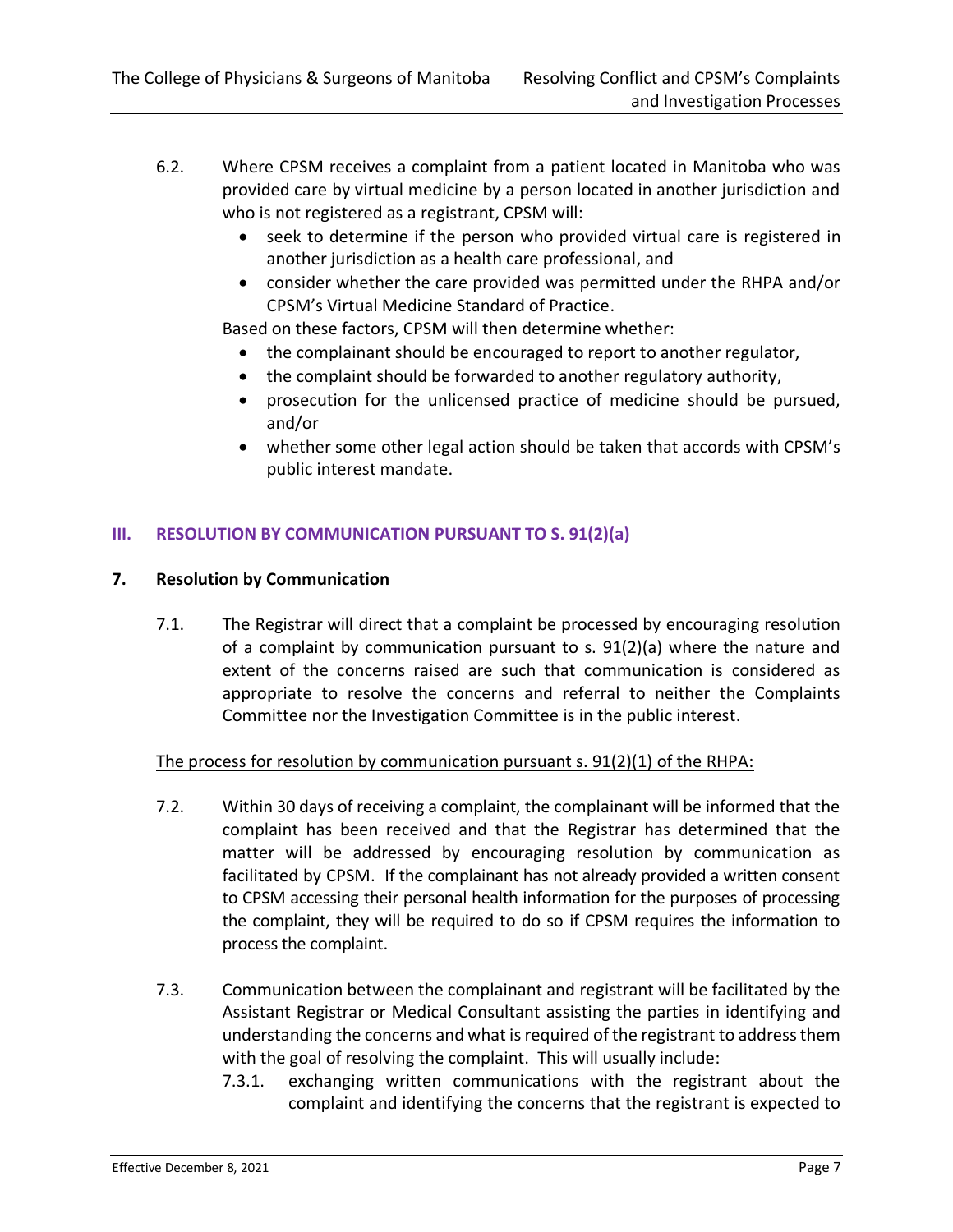address in a written response which focuses on resolution of the concerns identified,

- 7.3.2. requiring the registrant to respond in writing and attempt to address the concerns by providing an explanation, taking appropriate steps in relation to the care or management of the patient and/or apologizing to the patient where an apology is appropriate, and
- 7.3.3. sharing the registrant's written response with the complainant and providing an assessment of the concerns and the response.
- 7.4. Where the Medical Consultant or Assistant Registrar is satisfied that the concerns have been addressed by the registrant in an appropriate manner through communication, the matter will be closed as being resolved by communication.
- 7.5. At any time that additional information or concerns about the care or conduct of the registrant arises during the process, including concerns about the registrant's approach to informal resolution, the matter may be referred by the Registrar to the Complaints Committee or the Investigation Committee.

## <span id="page-7-0"></span>**IV. REFERRAL TO THE COMPLAINTS COMMITTEE PURSUANT TO S. 91(2)(b)**

#### **8. The Role of the Complaints Committee**

- 8.1. The RHPA defines the role of the Complaints Committee as being to attempt to resolve a complaint informally if informal resolution is appropriate. It also gives it the authority to, upon resolving a complaint, provide advice about the practice of medicine to the registrant who is the subject of the complaint.
- 8.2. The Registrar will make a direct referral to the Complaints Committee where the nature and extent of the concerns raised are such that the potential for the Complaints Committee making a decision which includes providing advice to the registrant about the practice of medicine pursuant to s. 92.2(2) may be appropriate.

## **9. Processing a Complaint referred to the Complaints Committee**

#### Initial Communication with the Complainant:

9.1. Within 30 days of receipt of a complaint that has been referred to the Complaints Committee, the complainant will be notified of the referral and advised of the next steps in the process, including that the complaint has, or will be, sent to the registrant for a formal written response, which will be shared with the complainant once received. If the complainant has not already provided a written consent to CPSM accessing their personal health information for the purposes of processing the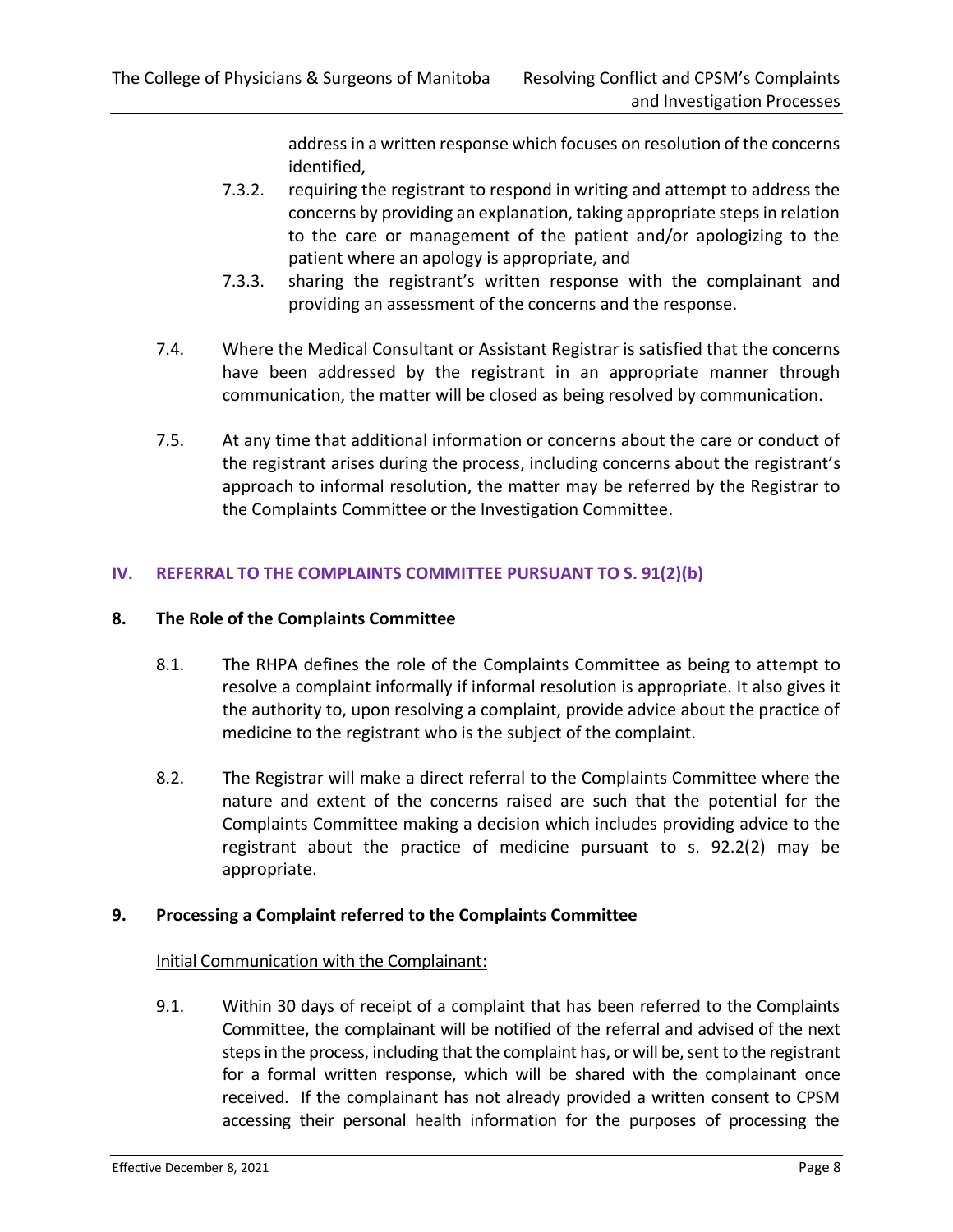complaint, they will be required to do so.

#### Registrant's Response:

- 9.2. The registrant will be sent a copy of the complaint and/or provided with a statement of the concerns referred to the Complaints Committee.
- 9.3. The registrant will be required to provide a written response which addresses the substance of the concerns and provides all pertinent particulars. That response will usually be required within 30 days unless the time is abridged or extended by the Assistant Registrar or Medical Consultant.
- 9.4. The registrant will also be advised that their response will be shared with the complainant for comment.
- 9.5. The registrant may be required to provide a copy of the relevant patient record, or a portion of it, where the registrant has access to it in accordance with *The Personal Health Information Act* ("PHIA"). Alternatively, CPSM may obtain patient records, including hospital records, from the appropriate trustee and will provide same to the registrant for the purpose of their response.

#### Further Input from the Complainant:

9.6. The registrant's response will be shared with the complainant and the complainant will be invited to comment on the registrant's response.

#### Gathering Additional Information and Informal Resolution:

9.7. At any time during the process, additional information relating to the complaint may be obtained by the Medical Consultant or the Assistant Registrar, such as patient records, billing information and prescribing records. This may also include inviting the complainant or the registrant to meet with the Assistant Registrar, Medical Consultant or their designate to provide further clarification to facilitate informal resolution of the complaint and/or the Complaints Committee Panel's review of the concerns raised in the complaint or the registrant's response.

#### Consideration by the Complaints Committee:

9.8. All complaints referred to the Complaints Committee must ultimately be considered by a Panel of the Complaints Committee selected pursuant to s. 92.1 of the RHPA once there is sufficient information to make a decision regarding the resolution of the complaint.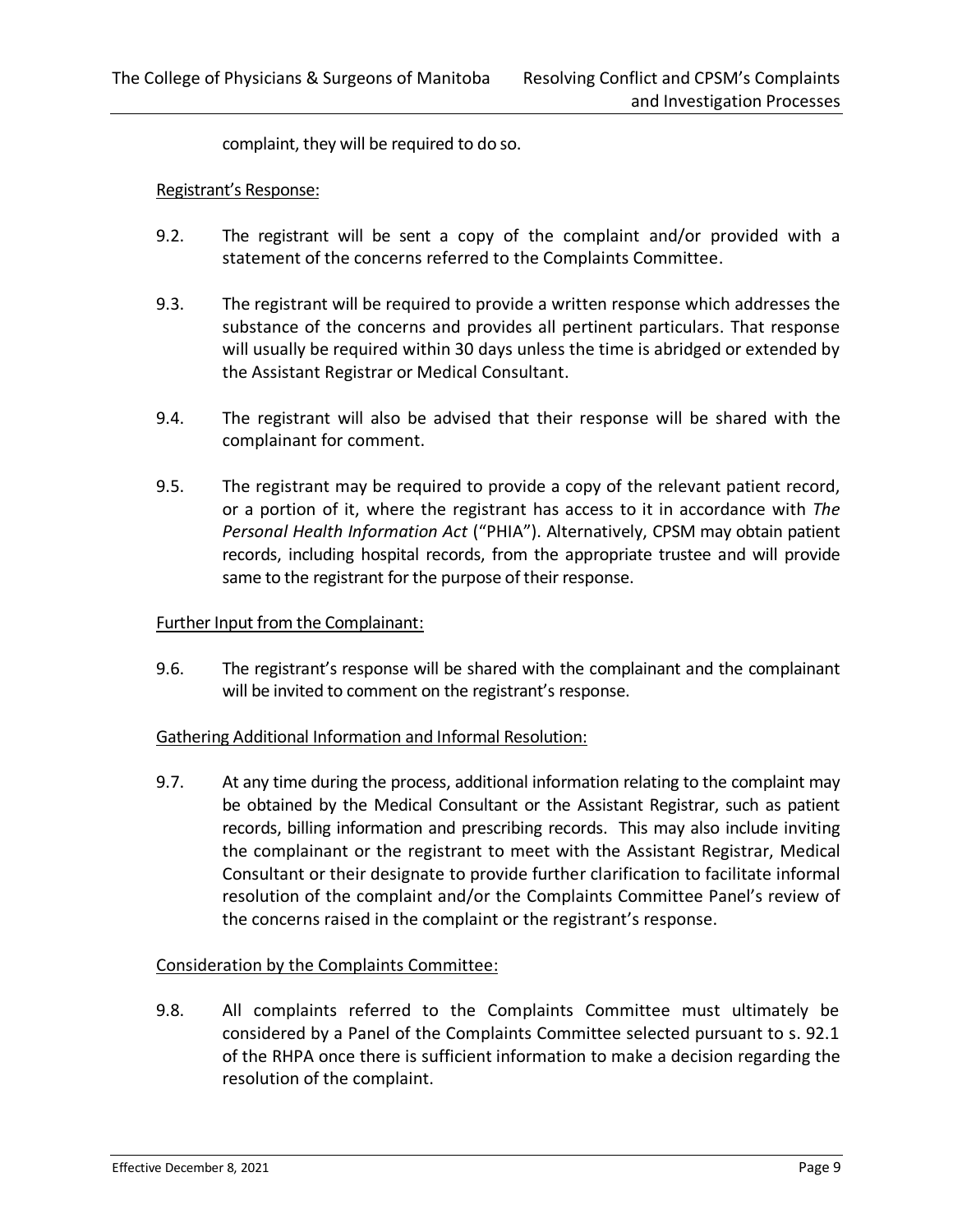#### Decision of the Complaints Committee:

- 9.9. A Panel of the Complaints Committee may make one or more of the following decisions following its review:
	- 9.9.1. determine that no further action is required to resolve the complaint if it is satisfied that the registrant's care or conduct was appropriate and/or reasonable,
	- 9.9.2. provide advice to the registrant in accordance with section 92.2(2) of the RHPA where the Panel is of the view that such advice is appropriate to address any concerns it may have with the care or conduct of the registrant,
	- 9.9.3. endorse an informal resolution of the complaint that has been achieved through the process, or
	- 9.9.4. refer the matter to the Investigation Committee where it meets the criteria established by the Registrar set out below.

#### Informing the Complainant and Registrant of the Decision:

- 9.10. The decision and reasons of the Complaints Committee will be communicated to the complainant and the registrant in writing. If there is no complainant, the decision will be reported to the Registrar
- 9.11. The complainant will be informed of their right to request that the matter be referred to the Investigation Committee in accordance with section 92.2(3) of the RHPA if their complaint has not been resolved to their satisfaction, provided that the request is made within 30 days after being informed of the decision.
- 9.12. Where a complainant makes a request that the matter be referred to the Investigation Committee within the prescribed time, the complaint must be referred to the Investigation Committee.

#### <span id="page-9-0"></span>**V. REFERRAL TO THE INVESTIGATION COMMITTEE**

#### **10. The Role of the Investigation Committee**

- 10.1. The role of the Investigation Committee is to investigate complaints and, where appropriate, attempt to resolve them informally.
- 10.2. The Registrar will refer a complaint to the Investigation Committee where the nature and extent of the concerns suggest that the statutory powers of the Investigation Committee and/or the Investigation Chair may be required. The decision to referis discretionary and will depend on the circumstances of each case and guided by policy. Generally, complaints involving one or more of the following will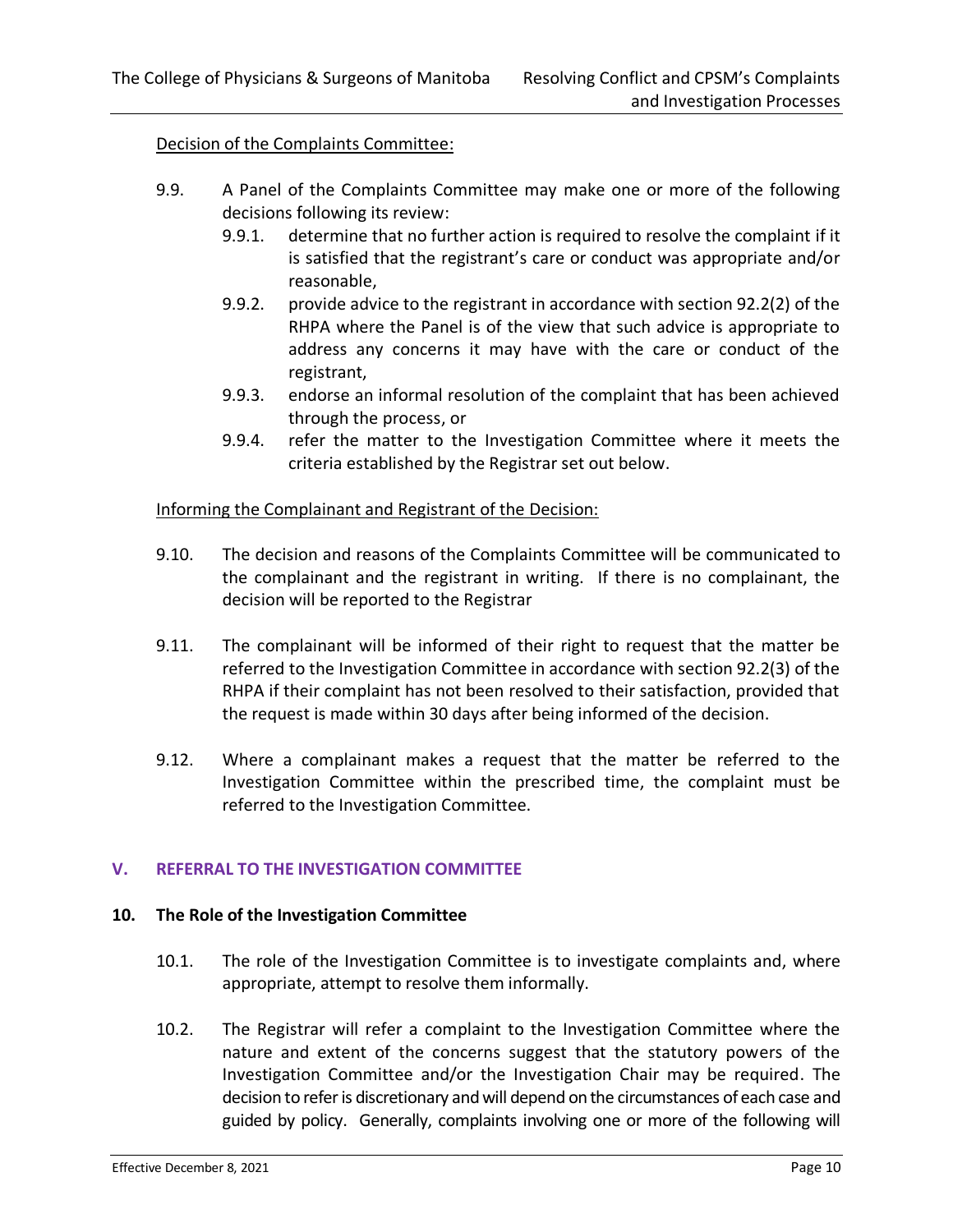usually be referred to the Investigation Committee:

- 10.2.1. Concerns about care considered to be high risk to the public such as those which involve a serious diagnosis that was delayed or missed, an unexpected death of a patient, serious deficiencies in practice management and/or communication, including record keeping, communication of adverse results and/or other matters that could have a significant impact on patient care.
- 10.2.2. Concerns regarding conduct unbecoming or unethical or unprofessional conduct such as disruptive behaviour, boundary violations, sexual misconduct, serious lack of integrity, candour, and honesty, including failures to respond to or cooperate with CPSM and breaching undertakings or conditions on licensure.
- 10.2.3. Complex matters such as where care concerns involve treatment by a specialist or other care where it appears that the assistance of an external expert consultant will likely be required to assist the Committee with its assessment of the concerns.
- 10.2.4. A possible pattern of practice or repetitive inappropriate behaviour, care issues or conduct of a registrant.
- 10.2.5. Complaints received against a registrant while that registrant is the subject of an open investigation.
- 10.3. Section 92.2(3) of the RHPA provides that Investigation Committee must investigate all complaints that have been referred to it by the Complaints Committee at the request of a complainant whose complaint was not resolved their satisfaction by the Complaints Committee.
- 10.4. The Investigation Committee may try to resolve a complaint informally [s. 95, RHPA]. If it is not resolved informally, the Investigation Committee must appoint an investigator.  $[s. 96(1), RHPA]$

#### **11. The Role of Investigators**

- 11.1. The Chair of the Investigation Committee is responsible for appointing a person as the investigator for each matter referred to the Investigation Committee.
- 11.2. In accordance with s. 98 of the RHPA, Investigators must investigate a complaint and may investigate any other matter related to the professional conduct or the skill and practice of the registrant that arises during the investigation. This will usually be done by the investigator formally expanding an investigation and providing written notice to the registrant that the investigation has been expanded and giving the registrant an opportunity to respond in writing, but there may be occasions where formal expansion is not considered necessary because the other matter is so closely related to the concerns identified in the complaint.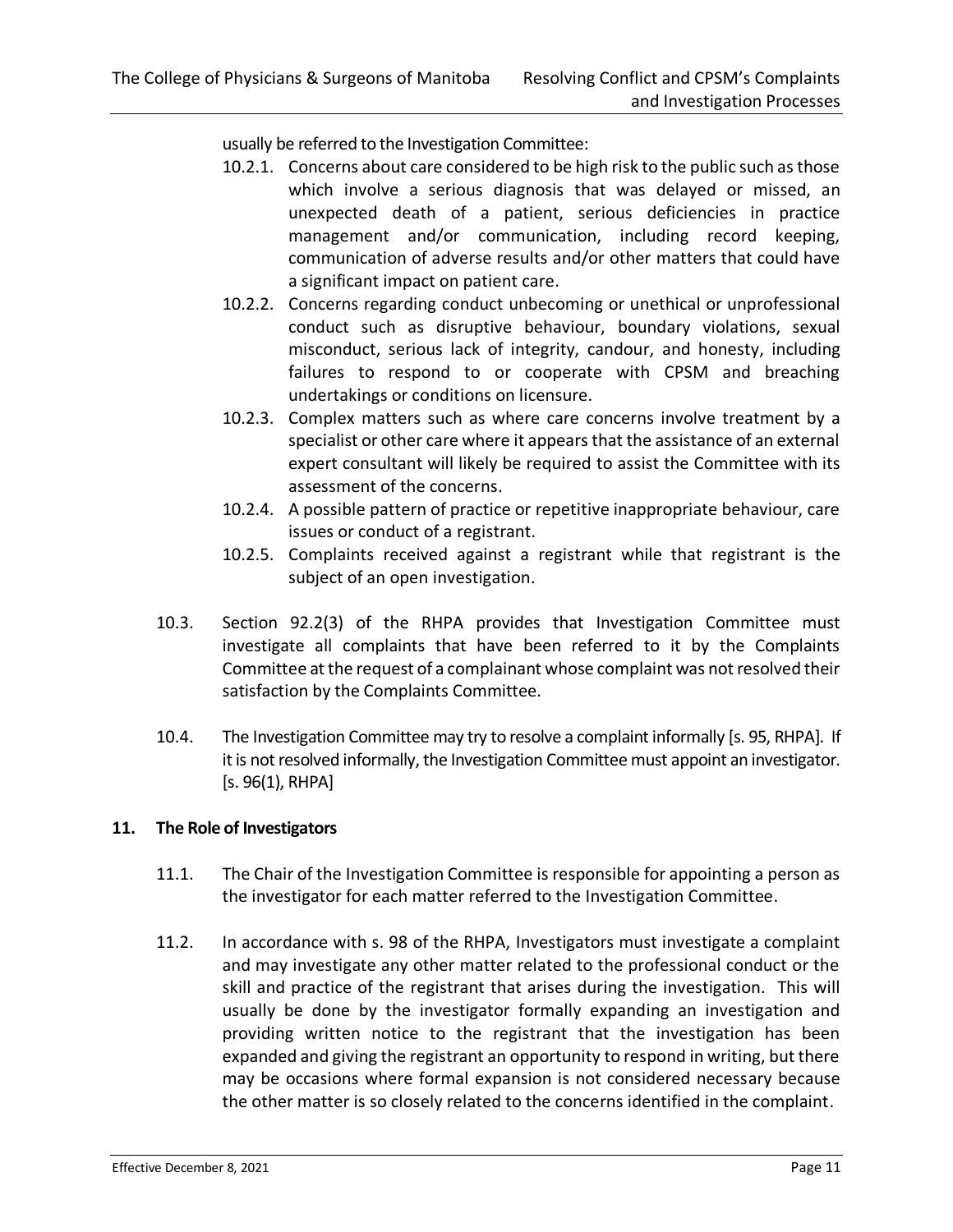- 11.3. Investigators may engage legal counsel and employ any other experts they consider necessary to assist them with an investigation.
- 11.4. The powers of an investigator include doing one or more of the following at any reasonable time and where reasonably required for the purposes of their investigation: 11
	- 11.4.1. In all cases the investigator can require:
		- the registrant to respond to the complaint in writing,
		- any person, including the registrant, to answer any questions, or provide any information, that the investigator considers relevant to the investigation, and
		- any person, including the registrant, to give the investigator any record, substance, or thing that the investigator considers relevant to the investigation and in the person's possession or under his or her control.
	- 11.4.2. Either at the direction of the Investigation Committee or, if it is necessary to protect the public from exposure to serious risk, at the direction of the Chair of the Investigation Committee the investigator can:
		- enter and inspect any premises or place where the registrant practices or has practiced medicine,
		- inspect, observe, or audit the registrant's practice, and/or
		- examine any equipment, materials or any other thing used by the registrant.

#### **12. The Investigation Processes and Policies**

Notice of the Investigation and the Registrant's Response:

- 12.1. The complainant will be informed in writing that an investigator has been appointed and that the investigated registrant has been advised of the complaint and is required to respond in writing.
- 12.2. The registrant:
	- 12.2.1. will be advised in writing of the name of the investigator;
	- 12.2.2. provided with reasonable particulars of the complaint to be investigated. This may be done by either providing the registrant with a copy of the complaint or by the investigator summarizing the concerns to be addressed;
	- 12.2.3. advised that their response will be shared with the complainant where applicable;

<sup>&</sup>lt;sup>11</sup> See section 99 of the RHPA.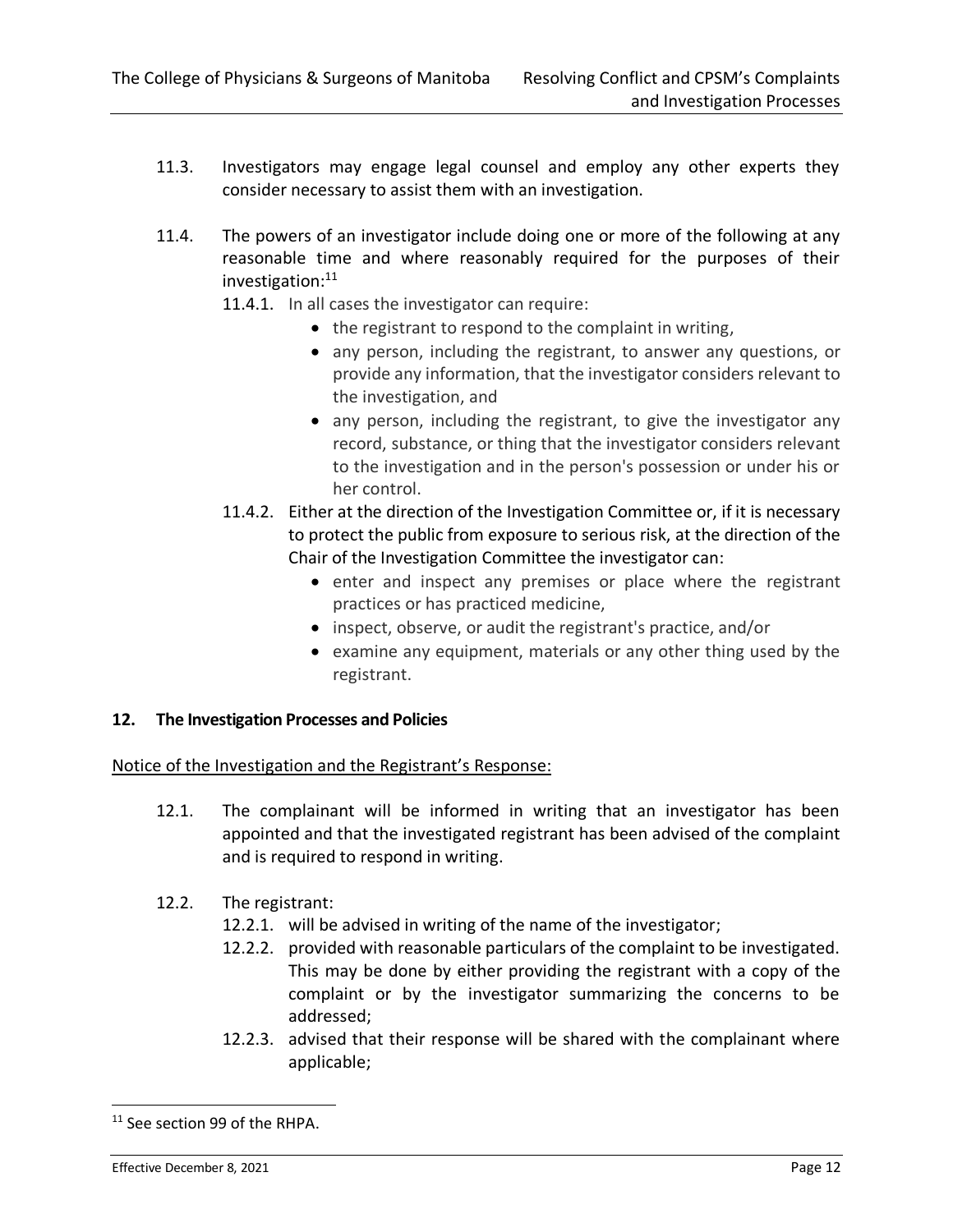- 12.2.4. required to respond in writing to the substance of the matter and provide all pertinent particulars by a date specified by the investigator; and
- 12.2.5. may be required to provide a copy of the relevant patient record, or a portion of it, where the registrant has access in accordance with *The Personal Health Information Act* (PHIA), or the Registrar or a Medical Consultant may obtain patient records, hospital records and such other information they deem necessary for the proper review of the complaint and will provide same to the registrant for the purpose of their response.
- 12.3. Where a matter is being investigated as a direct referral from the Registrar and the registrant is responding to the referral, the complainant will usually be provided with a copy of the investigated registrant's response and be invited to comment on the response, unless in the sole discretion of the investigator, there are serious concerns such as the privacy or safety of the registrant, which warrant a departure from the usual process.
- 12.4. Where the matter has been considered by the Complaints Committee and the registrant's response to the complaint has already been shared with the complainant, a copy of any further response to the referral to the Investigation Committee from the registrant will be provided to the complainant for their information. Where there is new information in the response on which the investigator determines the complainant should comment, the complainant will be invited to respond.

## **13. Investigating the Complaint**

- 13.1. The investigator may take whatever additional steps and exercise their powers of investigation as they deem appropriate pursuant to sections 98 and 99 of the RHPA, including but not limited to doing one or more of the following:
	- 13.1.1. inspecting, observing or auditing the investigated registrant's practice with the prior approval of the Investigation Committee,
	- 13.1.2. meeting with the investigated registrant, the complainant and/or others with knowledge of relevant information and requiring them to answer questions or provide information,
	- 13.1.3. obtaining records, substances or things from the investigated registrant, complainant, or others that the investigator considers relevant the investigation, and/or
	- 13.1.4. engaging experts to assist with the investigation.

## **14. The Investigator's Report**

14.1. The investigator will summarize their findings at the conclusion of an investigation in an Investigator's Report.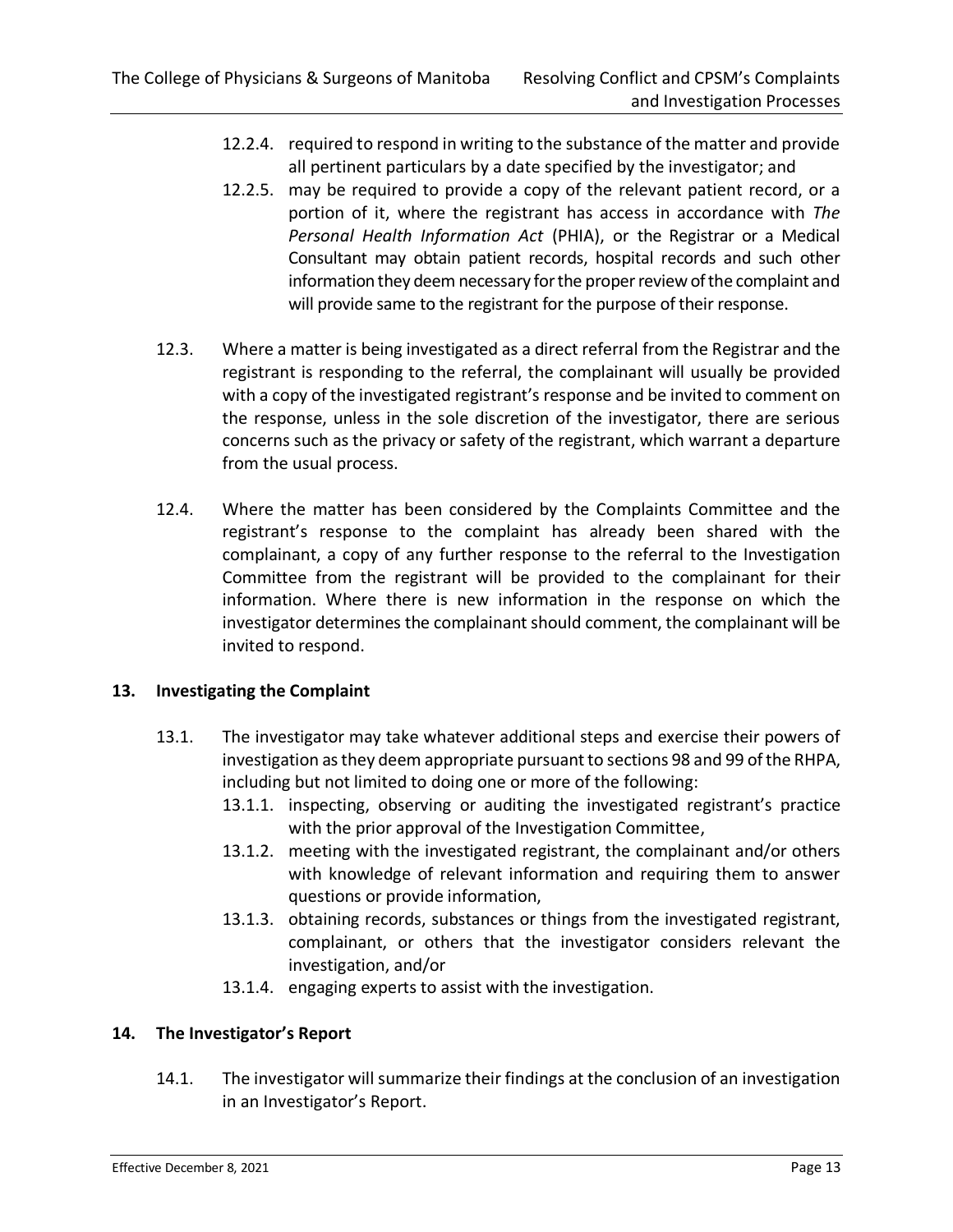- 14.2. Before the matter is submitted to the Investigation Committee, a copy of the Investigator's Report will be provided to the registrant who will be informed of their right to make a written submission for consideration by the Investigation Committee before it makes a decision about the complaint.
- 14.3. Both the Investigator's Report and any written submission made by the registrant will be provided to the Investigation Committee before it makes a decision.

## **15. Decision of the Investigation Committee**

- 15.1. The Investigation Committee will meet, but will not hold a hearing. After considering the Investigator's Report and any submission made by the registrant, it will make one or more of the following decisions in accordance with s. 102 of the RHPA:
	- 15.1.1. refer the complaint, in whole or in part, to the inquiry committee;
	- 15.1.2. direct that no further action be taken;
	- 15.1.3. refer the complaint to mediation, if the committee decides that it is of concern only to the complainant and the investigated registrant, both of whom agree to mediation;
	- 15.1.4. censure the investigated registrant, if
		- at least one committee member has met with the investigated registrant and the investigated registrant agrees to accept the censure, and
		- the committee has decided that no action is to be taken against the investigated registrant other than censure;
	- 15.1.5. accept the voluntary surrender of the investigated registrant's registration or certificate of practice;
	- 15.1.6. accept an undertaking from the investigated registrant that provides for one or more of the following:
		- assessment of the investigated registrant's capacity or fitness to practise the regulated health profession,
		- counselling or treatment of the investigated registrant,
		- monitoring or supervision of the investigated registrant's practice,
		- completion by the investigated registrant of a specified course of studies by way of remedial training,
		- placing conditions on the investigated registrant's right to practice the regulated health profession, which may include the conditions relating to reinstatement set out in section 106; or
	- 15.1.7. take any other action it considers appropriate that is not inconsistent with or contrary to this Act or the regulations or by-laws. This includes criticizing the registrant or offering advice if the Committee is of the view that criticism or advice is warranted.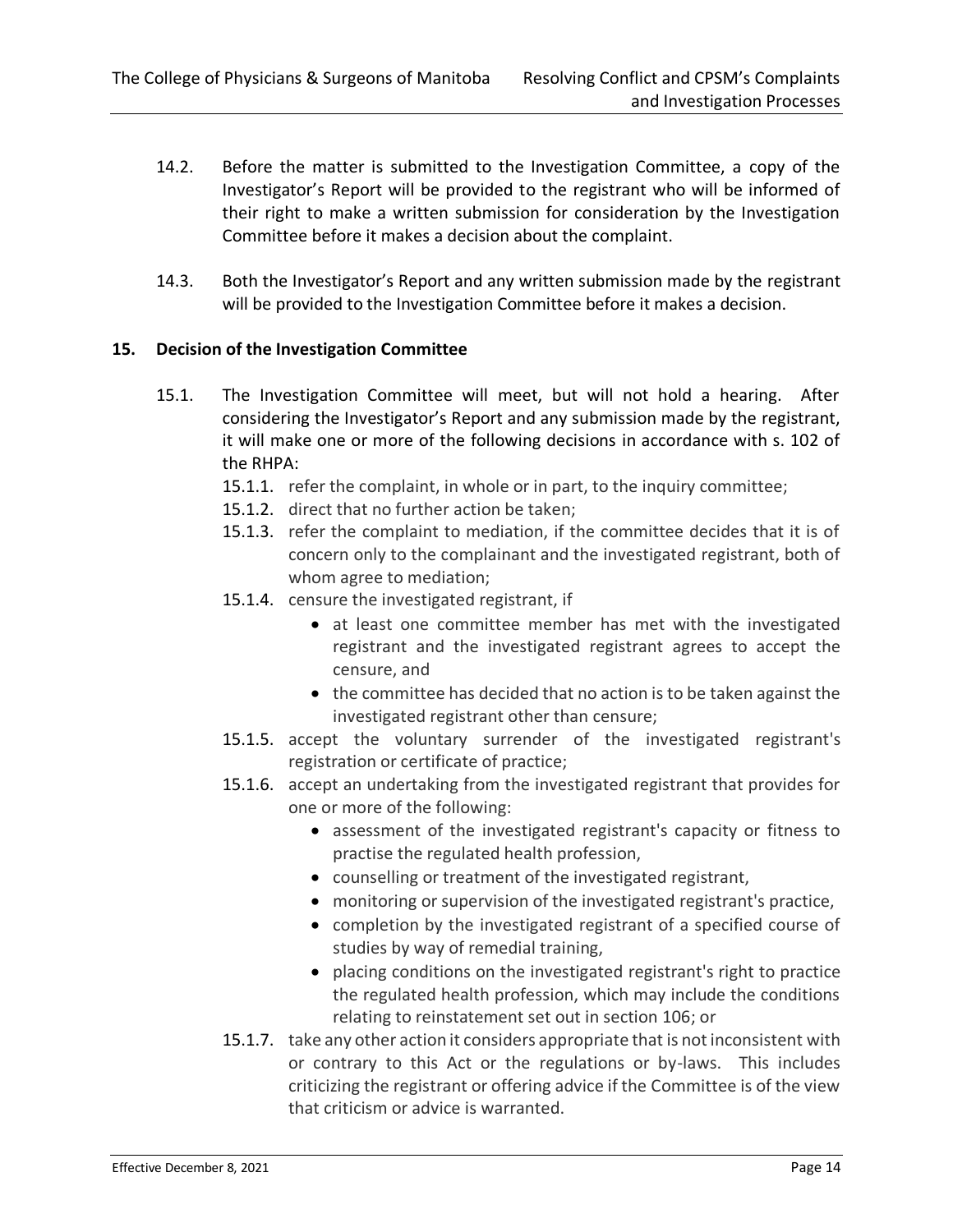15.2. All decisions of the Investigation Committee are guided by established [Policies](https://cpsm.mb.ca/laws-and-policies/policies-of-council) of [Council](https://cpsm.mb.ca/laws-and-policies/policies-of-council) which are available on the website.

#### **16. Informing the Complainant and Registrant of the Decision**

- 16.1. The decision of the Investigation Committee and its reasons for any decision it makes will be recorded in a written Notice of Decision which will be provided to both the registrant and the complainant. Where there is no complainant, it will be provided to the Registrar.
- 16.2. If the Investigation Committee makes a decision under s.  $102(1)(b)$ , (f) or (g) of the RHPA, the complainant will be informed of their right of appeal under s. 108 of the RHPA to a Panel of the Executive Committee and what is required to initiate an appeal, including the requirement that the complainant must give the Registrar written notice of their appeal, including the reasons for it, within 30 days of receiving the Investigation Committee's Notice of Decision.

## <span id="page-14-0"></span>**VI. DISMISSAL OF A COMPLAINT BY THE REGISTRAR**

#### **17. The Registrar's Decision**

- 17.1. Where the Registrar is satisfied that a complaint is trivial, vexatious and/or that there is insufficient evidence or no evidence of conduct about which a finding could be made under s. 124(2) of the RHPA, the complaint will be dismissed pursuant to s. 92 of the RHPA. Any decision to dismiss under this section will be made in accordance with the following principles:
	- 17.1.1. A complaint may be dismissed as trivial where the substance of the concerns raised are objectively lacking in substance and/or significance so as to not warrant a formal review and action by either the Complaints Committee or the Investigation Committee.
	- 17.1.2. A complaint may be dismissed as being vexatious where the complaint appears to have been made for an improper purpose such as retaliation or to annoy, harass or damage the reputation of the registrant or to use the CPSM's complaints process as a means of achieving an inappropriate purpose. A complaint may also be vexatious if it brings up an issue or matter that has already been decided and the complainant is misusing the CPSM complaints process to relitigate it.
	- 17.1.3. A complaint may be dismissed if it is plain and obvious that it cannot be sustained in that there is insufficient evidence or no evidence of conduct about which a finding could be made under s. 124(2) of the RHPA. This basis for dismissal requires the Registrar to be satisfied that there is no reasonable prospect that the nature or extent of the concerns are such that the registrant could be subject to one of the following findings in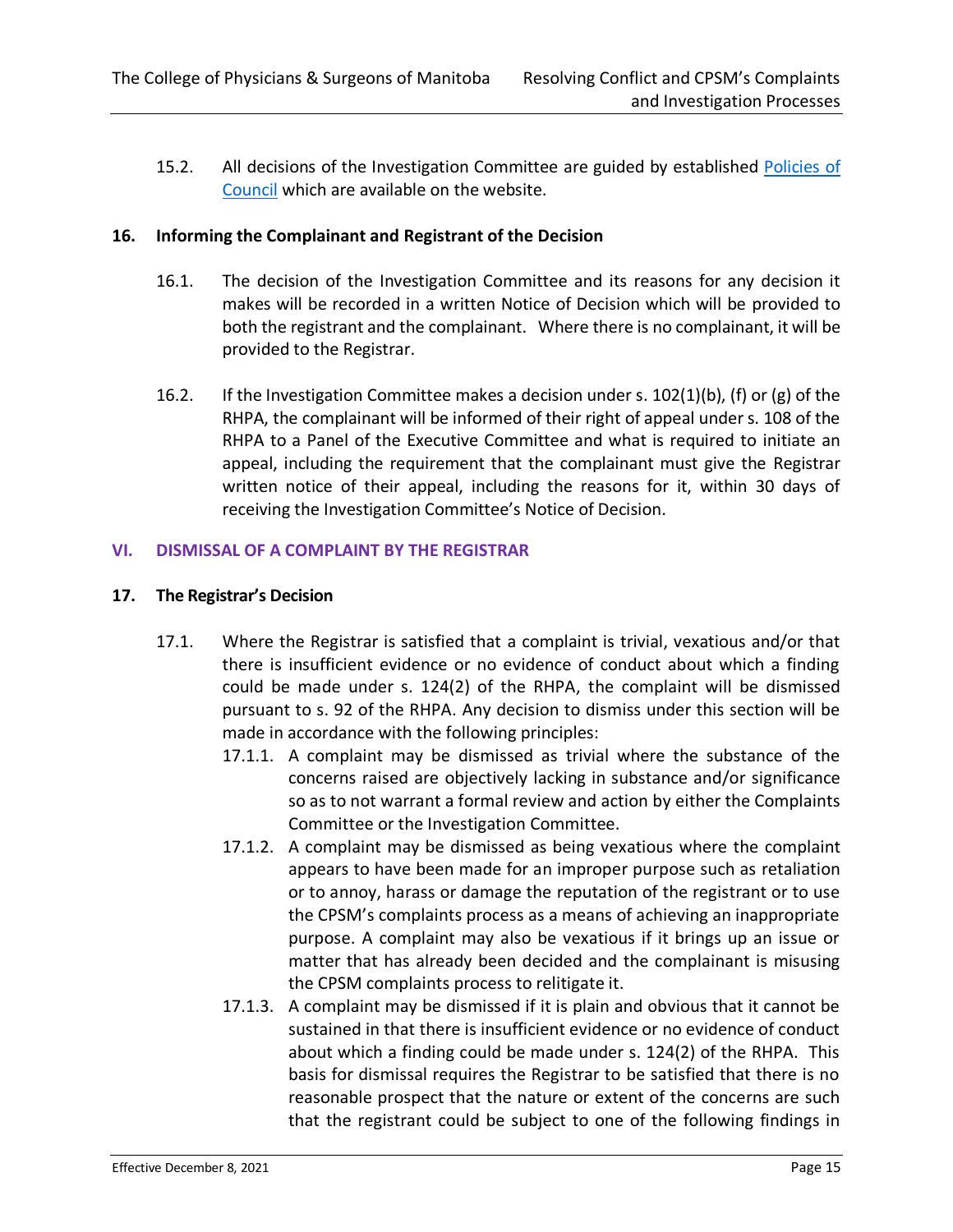relation to the care or conduct described in the complaint: $12$ 

- being guilty of professional misconduct or conduct unbecoming a registrant,
- having contravened the RHPA or a regulation, by-law, standard of practice, practice direction or code of ethics,
- having committed an offence relevant to their suitability to practice medicine,
- having displayed a lack of care, skill, or judgment in the practice of medicine,
- having demonstrated an incapacity or unfitness to practice medicine, and/or
- suffering from an ailment, emotional disturbance or addiction that impairs their ability to practice medicine.

## **18. Communication of the Decision**

- 18.1. Within 30 days of receiving a complaint, the Registrar or a Medical Consultant will inform the complainant that the complaint has been dismissed pursuant to s. 92(1). The complainant will also be informed:
	- 18.1.1. of the grounds and reasons for the dismissal,
	- 18.1.2. their right to have the dismissal of their complaint reviewed by the Complaints Committee,
	- 18.1.3. that their application for review must be in writing and state the reasons for the application, and
	- 18.1.4. that their application must be received by CPSM within 30 days of the complainant being notified of the dismissal or it will not be considered.
- 18.2. The registrant will also be notified of the dismissal by providing the registrant with a copy of the complaint and the notice of dismissal.

## **19. Processing an Application for Review**

- 19.1. Any application for review of the Registrar's decision to dismiss a complaint received within the prescribed time must be referred to a Panel of the Complaints Committee for a decision and will be processed as follows.
- 19.2. CPSM will acknowledge receipt of the application in writing and the complainant will be:
	- 19.2.1. advised of deficiencies, if any, in the application and asked to address them,
	- 19.2.2. informed that they have a right to make a separate and additional written

<sup>12</sup> See RHPA subsection 124(2)